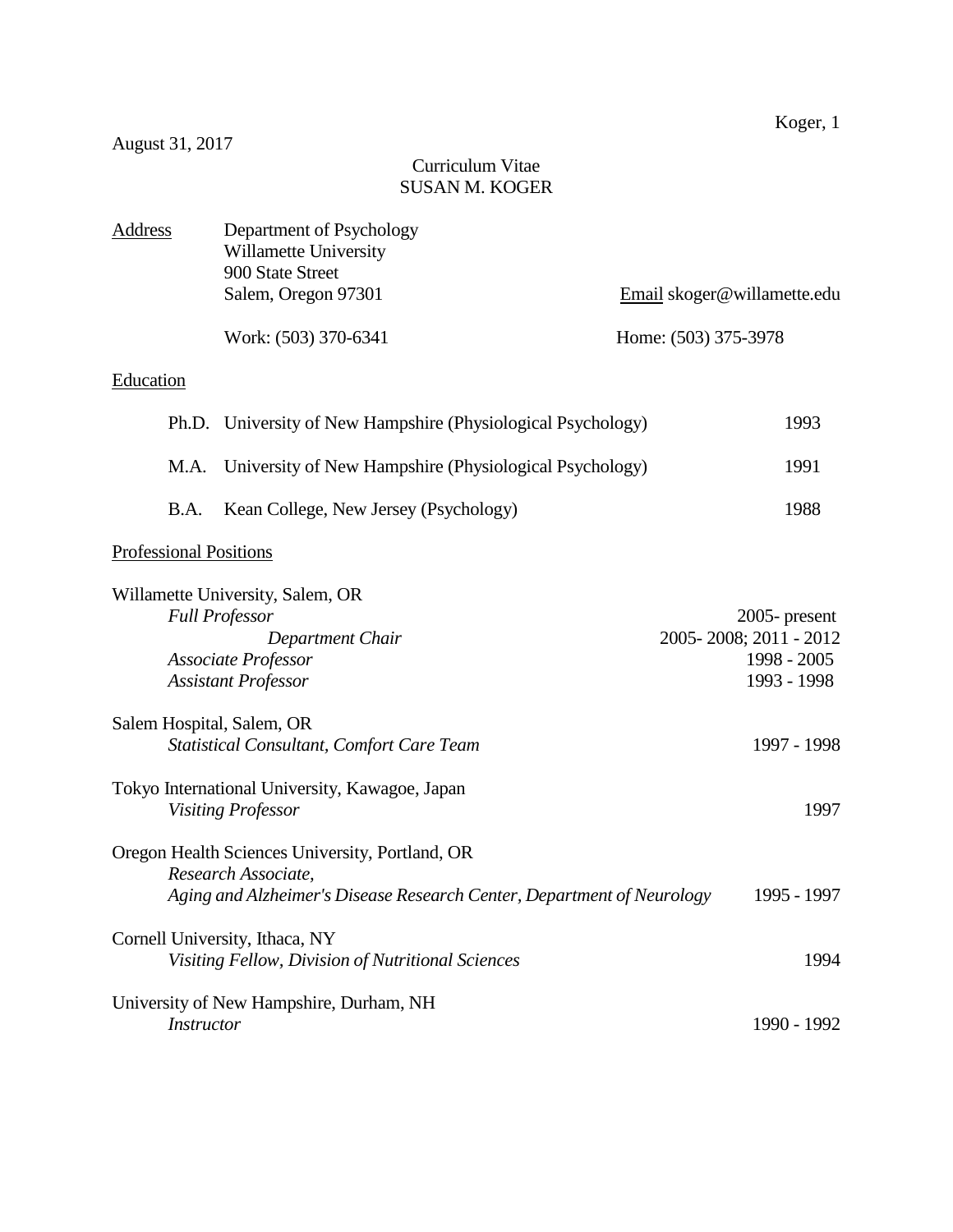Publications (\* indicates student co-author)

- Amel, E., Manning, C., **Koger, S**., Scott, B., & Ruedi, B. (2017). Can eco-leadership save the planet? *Science in the Classroom.* Available at http://www.scienceintheclassroom.org/research-papers/can-eco-leadership-save-planet
- Amel, E., Manning, C., Scott, B., and **Koger, S.** (2017). Beyond the roots of human inaction: Fostering collective effort toward ecosystem conservation. *Science, 356,* 275-279, doi: 10.1126/science.aal1931.
- Koger, S. M. & Scott, B. A. (2016). The Psychology of Environmental Sustainability. Appendix for W. Weiten, W., *Psychology Applied to Modern Life;* Will also be available as a supplement for other Cengage texts (Invited submission).
- Koger, S. M. & Scott, B. A. (2016). Teaching psychology for sustainability: The why and how. *Psychology Learning & Teaching.* doi: 10.1177/1475725716648238
- Koger, S. M., Scott, B. A., & Manning, C. M. (2016). Supplemental Instructor Resources; *Psychology for Sustainability* (4e). Published on the text's companion website, at http://www.routledgetextbooks.com/textbooks/9781848725805/
- Scott, B. A., Amel, E. L., **Koger, S. M.,** and Manning, C. M. (2016). *Psychology for Sustainability, 4th Edition.* New York: Routledge.
- Koger, S. M. (2015). A burgeoning ecopsychological recovery movement. *Ecopsychology,* 7, 245-250.
- Koger, S. M. & Scott, B. A. (2014; previous edition, 2012). Psychology and environmental sustainability: What's good for the Earth is good for us. Appendix for Weiten, W., Dunn, D. S. & Hammer, E. Y., *Psychology Applied to Modern Life* (11<sup>th</sup> Edition). Belmont, CA: Wadsworth, Cengage Learning (Invited submission).
- Scott, B. A. & Koger, S. M. (2014; previous edition: 2011). The psychology of environmental sustainability. Appendix for W. Weiten, *Psychology: Themes and Variations, briefer version* (9<sup>th</sup> edition). Belmont, CA: Thomson Higher Education (Invited submission).
- Koger, S. M. (2013). Psychological and behavioral aspects of sustainability. *Sustainability, 5* (3006-3008). doi:10.3390/su5073006
- Koger, S. M. & Scott, B. A. (2013; Previous edition: 2011). Psychology and Environmental Sustainability: Conservation Psychology. Appendix for W. Weiten, *Psychology: Themes and Variations* (9<sup>th</sup> edition). Belmont, CA: Thomson Higher Education (Invited submission).
- Koger, S. M. & Scott, B. A. (2012). Teaching environmentally focused psychology. *Ecopsychology, 4,* 77-80. (Invited editorial).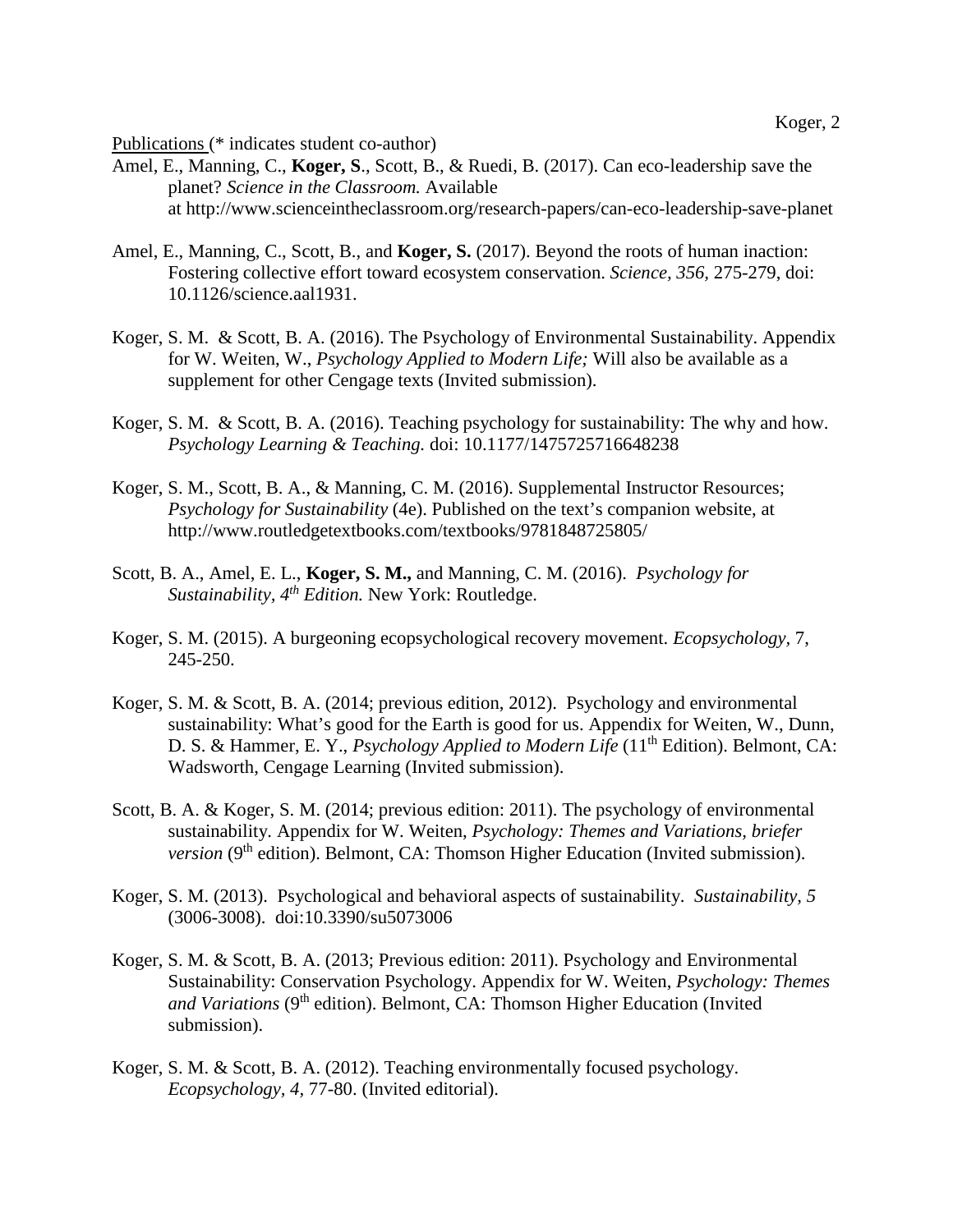- \*Leslie, K. E. & Koger, S.M. (2012). Toxicants and environmental health: A psychological issue. *Journal of Student Research, 2,* 19-30.
- Koger, S. M., \*Leslie, K. E., & \*Hayes, E. D. (2011). Climate change: Psychological solutions and strategies for change. *Ecopsychology, 3,* 227-235*.*
- \*Leslie, K. & Koger, S. M. (2011). A significant factor in autism: Methyl mercury induced oxidative stress in genetically susceptible individuals. *Journal of Developmental and Physical Disabilities, 23*, 313-324.
- \*Myers, J., \*Ladner, J., & Koger, S. M. (2011). More than a passing grade: Fostering positive psychological outcomes for mainstreamed students with autism. *Journal of Developmental and Physical Disabilities, 23, 515-526.* DOI 10.1007/s10882-011-9242-4
- \*Charboneau, J. P. & Koger, S. M (2010). Flame retardants and developmental disabilities: A cause for concern. In P.B. Merlani (Ed.) *Flame Retardants: Functions, Properties and Safety*. Hauppauge, NY: Nova Science Publishers, Inc. (Invited Submission).
- Koger, S. M. (2010). Coping with the Deepwater Horizon disaster: An Ecopsychology interview with Deborah Du Nann Winter. *Ecopsychology, 2,* 205-209. (available online at http://www.liebertonline.com/doi/pdfplus/10.1089/eco.2010.0059).
- Koger, S. M. & Scott, B. A. (2010). Embedding sustainability into psychology teaching. Psychology Teaching, The Higher Education Academy Psychology Network. (Invited submission).
- Koger, S.M. & Winter, D. D. (2010). *The Psychology of Environmental Problems (3rd Edition): Psychology for Sustainability.* New York: Taylor & Francis, Psychology Press.
- Koger, S.M. (2009). Addressing barriers to changing environmentally-relevant behaviors: Toxic chemicals as a case study. *Ecopsychology, 1,* 130-137.
- \*Charboneau, J.P. & Koger, S.M. (2008). Plastics, Pesticides and PBDEs: Endocrine Disruption and Developmental Disabilities. *Journal of Developmental and Physical Disabilities, 20,*  115-128. (Invited Submission.)
- Koger, S.M. & Scott, B.A. (2007). Psychology and environmental sustainability: A call for integration. *Teaching of Psychology, 34,* 10-18.
- Koger, S.M., Merrick, C.J., Kraybill-Greggo, J.W. & Kraybill-Greggo, M.J. (2006). Three examples of successful social action groups. In R.M. MacNair (Ed.), *Working for Peace:* A *Handbook of Practical Psychology and Other Tools (pp. 121-134).* Atascadero, CA: Impact Publishers.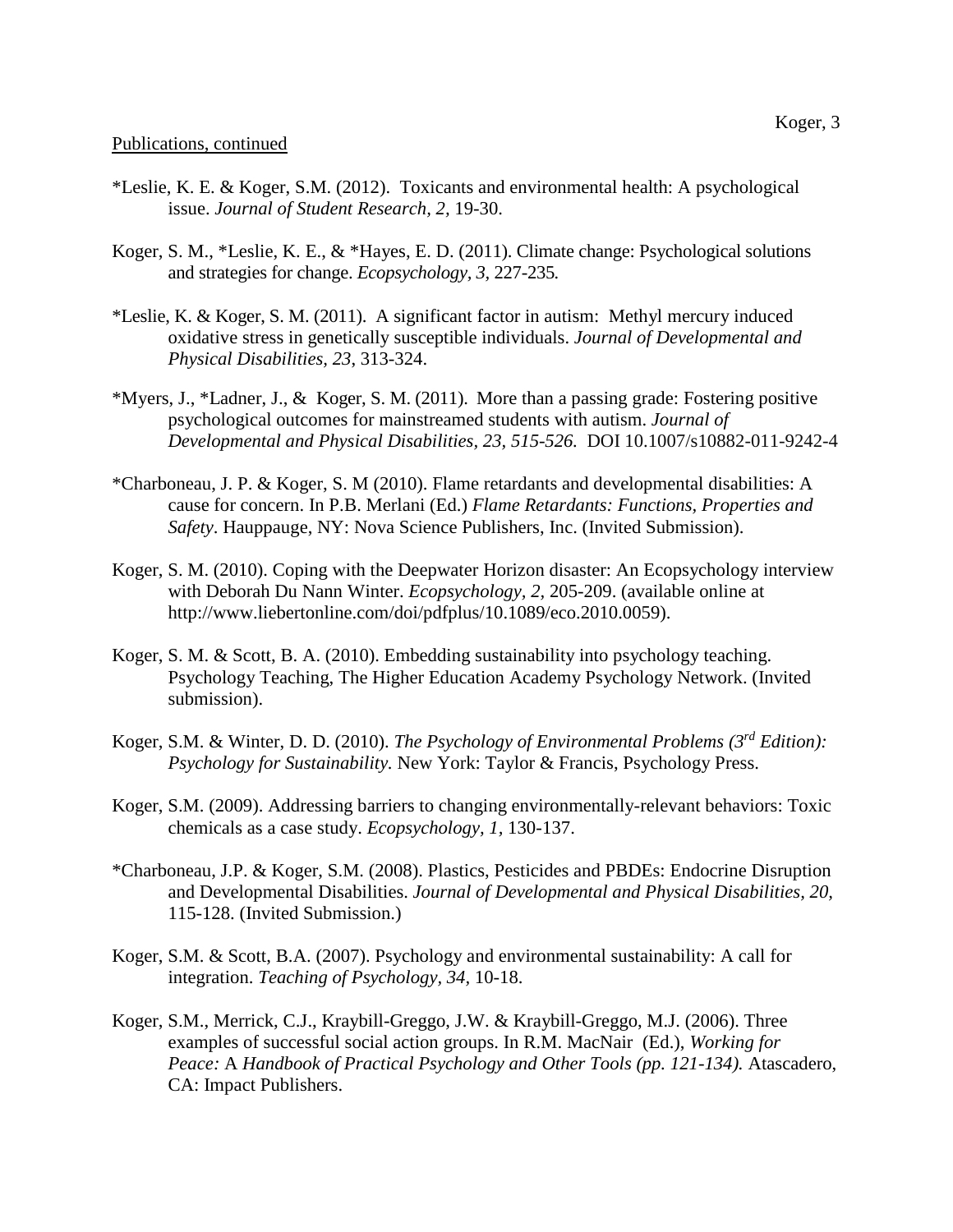- Scott, B.A. & Koger, S.M. (2006). Teaching psychology for sustainability: A manual of resources. Supported by an Instructional Resource Award from the Office of Teaching Resources in Psychology. Available at *http://www.teachgreenpsych.com/*
- Koger, S.M., Schettler, T., & Weiss, B. (2005). Environmental toxicants and developmental disabilities: A challenge for psychologists. *American Psychologist, 60,* 243-255.
- \*Lucas, G.M., \*Rainville, B., \*Bhan, P., \*Rosenberg, J., \*Proud, K., & Koger, S.M. (2005). Remembering more of computer-generated graphics: Boundary extension in photographic vs. computer-generated images. *Psi Chi Journal of Undergraduate Research, 10,* 43-48.
- Winter, D.D. & Koger, S.M. (2004). The psychology of environmental problems. (2<sup>nd</sup> Edition). Mahwah, NJ: Lawrence Erlbaum Associates.
- Brotons, M. & Koger, S.M. (2000). The impact of music therapy on language functioning in dementia. The Journal of Music Therapy, 37(3), 183-195.
- Koger, S.M. (2000). Music therapy for dementia symptoms (Cochrane Review). In: The Cochrane Library. Oxford: Update Software.
- Koger, S.M. & Brotons, M. (1999). Music therapy interventions for dementia symptoms (Cochrane Review). In: The Cochrane Library. Oxford: Update Software.
- Koger, S.M., \*Chapin, K. & Brotons, M. (1999). Is music therapy an effective intervention for dementia? A meta-analytic review of literature. The Journal of Music Therapy, 36(1), 2-15.
- Koger, S.M. (1998). Applied Psychology in the ESL Classroom. The ORTESOL Journal, 19, 35-47.
- Koger, S.M., & Brotons, M. (1998). Music and Dementias: A Review of Literature. Review protocol published in The Cochrane Library. Oxford: Update Software.
- Brotons, M., Koger, S.M. & Pickett-Cooper, P. (1997). Music and dementias: A review of literature. The Journal of Music Therapy, 34(4), 204-245.
- Koger, S.M. & Mair, R.G. (1994). Comparison of the effects of frontal cortical and thalamic lesions on measures of olfactory learning and memory in the rat. Behavioral Neuroscience, 108, 1088-1100.
- Koger, S.M. & Mair, R.G. (1992). Depletion of cortical norepinephrine in rats by 6 hydroxydopamine does not impair performance of a delayed-non-matching-to-sample task. Behavioral Neuroscience, 106(4), 718-721.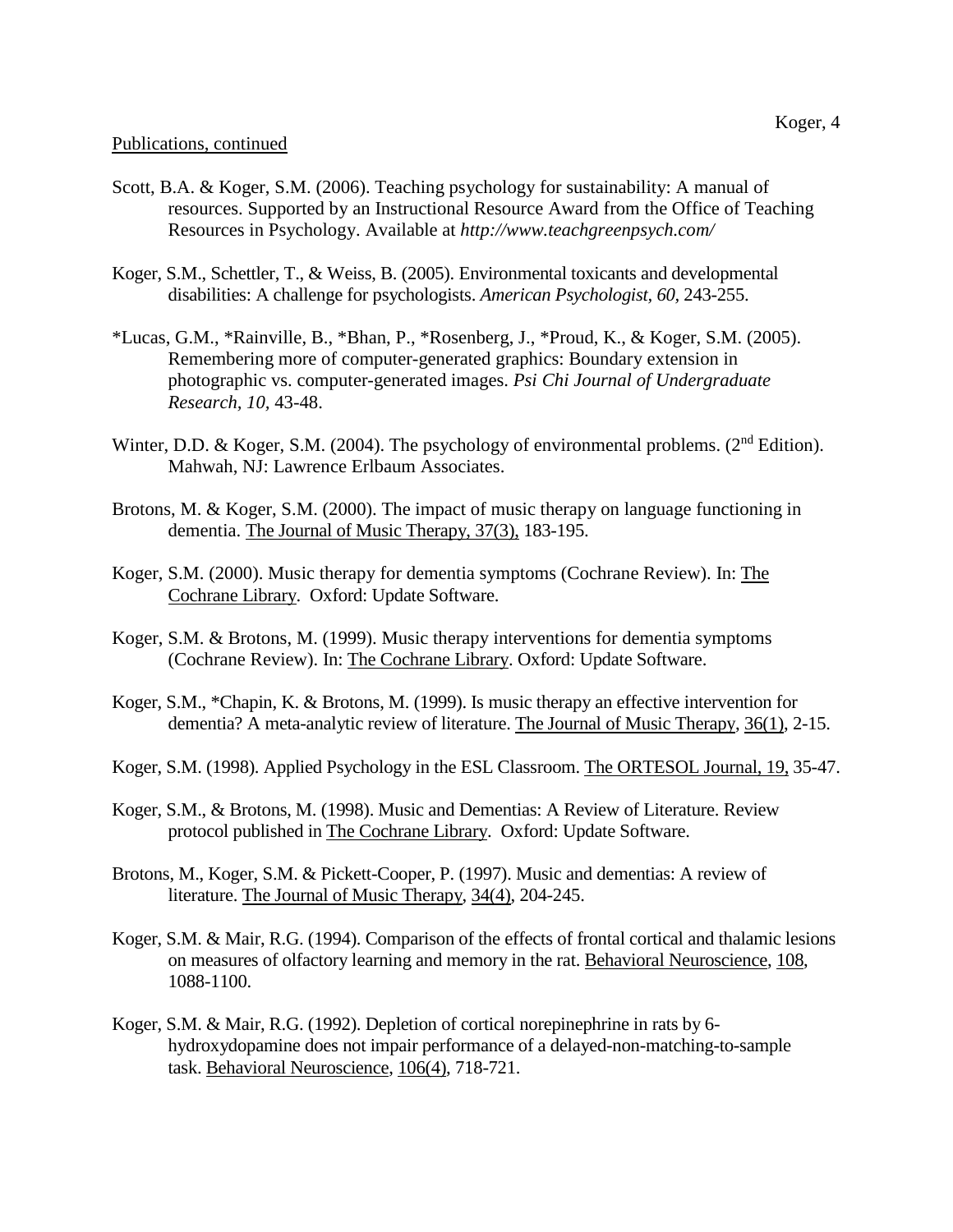- Mair, R.G., Robinson, J.K. & Koger, S.M. (1992). Thiamine deficiency as an animal model of diencephalic amnesia. In L.R. Squire and N. Butters (Eds.), Neuropsychology of Memory, 2, 451-462.
- Mair, R.G., Robinson, J.K., Koger, S.M., \*Fox, G.D. & Zhang, Y.P. (1992). Delayed-nonmatching-to-sample is impaired by extensive, but not by limited, lesions of the thalamus in the rat. Behavioral Neuroscience, 106(4), 646-656.

## **Presentations**

- Koger, S. M. (2017, Jan. 26). Psychology for Sustainability. Institute for Continued Learning, Willamette University, Salem, OR. (Invited speaker).
- Koger, S. M. (2015, July 25). Teaching Psychology for Sustainability, In Practice. *Vancouver International Conference on the Teaching of Psychology*, Vancouver, BC.
- Koger, S. M. (2015, April 17). Fostering Effective Framing and Resilience: Insights from Behavioral Science. *Northwest Environmental Health Conference*, Portland, OR.
- Koger, S. M. (2014, Oct. 24). Rising to the Climate Challenge: Insights from Psychological Research. *Faculty Colloquium Series,* Willamette Univ., Salem, OR.
- Koger, S. M. (2014, Sept. 27). Getting Out of Our Own Way: Rising to the Climate Challenge. *Annual Assembly*, Central Pacific Conference, United Church of Christ, Pendleton, OR.
- Koger, S.M. (2013, Nov. 4 & 12). Conservation Psychology: Teaching Psychology as a Sustainability Science. *Victoria University, Wellington, NZ.,* and *The University of Auckland, NZ. Invited speaker.*
- Koger, S.M. (2013, Nov. 13). Educating for Sustainability: Conservation Psychology. *Sustainability Rhetoric: Facts and Fictions*, Massey University, Auckland, NZ.
- Koger, S.M. (2013, Nov. 14). *Poverty and Sustainability: Human Health and Environmental (In)justice in the U.S. Sustainability Rhetoric: Facts and Fictions*, Massey University, Auckland, NZ.
- Koger, S.M. (2011, June 11). Play Again. Topics in Applied Ecopsychology: Nature and Child Development, Lewis & Clark College. Invited panelist.
- Koger, S.M. (2011, May 4). The psychology of environmental problems. Forest Ecosystems and Society Seminar. Oregon State University, Corvallis, OR (Invited lecture).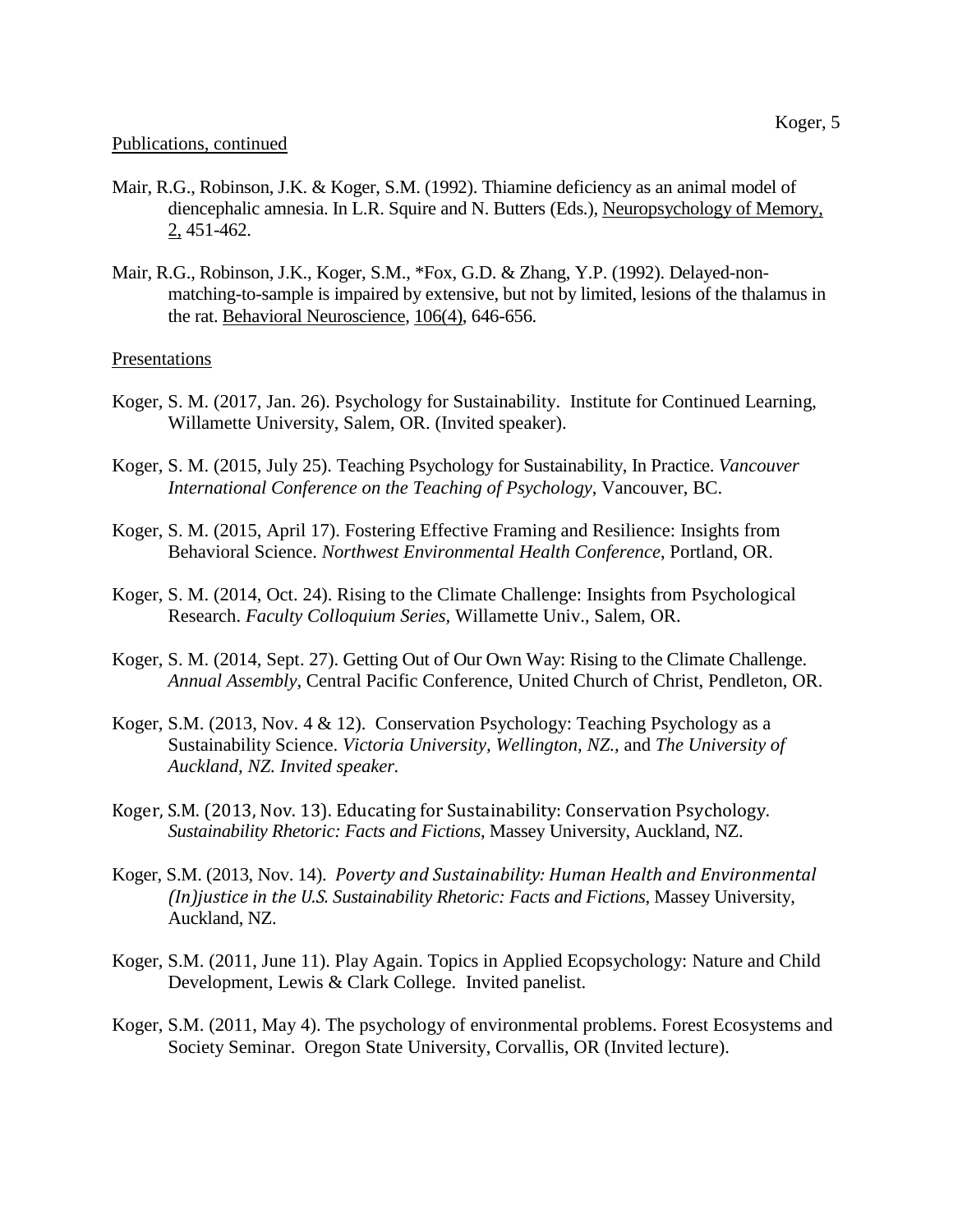- Koger, S.M. (2010). Communication: How to talk about climate change? Climate Change and Public Health, Portland State University, Portland, OR.
- Koger, S.M. (2010). Integrating psychology into the Environmental Studies and Sciences Curricula. Association for Environmental Studies and Sciences, Portland, OR.
- Koger, S.M. (2009). Addressing barriers to changing environmentally-relevant behaviors: Toxic chemicals as a case study. Willamette University Faculty Colloquia Salem OR.
- Koger, S.M. (2009). Teaching psychology as a sustainability science. Raymond L. Erickson Lecture Series, University of New Hampshire, Durham, NH (Invited speaker).
- Koger, S.M. (2009). The Psychology of Environmental Problems. Lorraine Fish, Northland (The Environmental) College, Ashland, Wisconsin (Guest lecturer).
- Koger, S. M. & Hackenmiller-Paradis, R. (2009). Contaminated Without Consent. Invited panelists at the Salem Progressive Film Series, Salem, OR.
- Koger, S.M. (2008). Climate Change: Behavioral Solutions. Focus the Nation, Willamette University, Salem, OR.
- Koger, S.M. (2007). Integrating Psychology and Environmental Sustainability. International Conference on the Teaching of Psychology, Vancouver, BC.
- Koger, S.M. & Lanum, J. (2007). Teaching psychology as a sustainability science. Psychology, Ecology, Sustainability: Exploring Roles in the Movement Toward a Sustainable Future, Center for Earth Leadership and Lewis and Clark College, Portland, OR. (Invited speaker.)
- Koger, S.M. (2007). Children's health risks from exposure to toxicants. Environmental Health Panel, Northwest Regional Sustainability Conference, Willamette University, Salem, OR.
- Koger, S.M. (2006). Preschoolers and pesticides: Environmental toxicants and developmental disabilities. Academic Excellence Showcase, Western Oregon University, Monmouth, OR. (Invited keynote speaker.)
- Koger, S.M. (2005). Environmental toxicants as a risk factor for developmental disabilities. International Dyslexia Association, Denver, CO. (Invited speaker.)
- Scott, B.A. & Koger, S.M. (2005). Psychology in the conservation curriculum. Human-Environment Interactions: Research and Practice, Society for Human Ecology. Salt Lake City, Utah.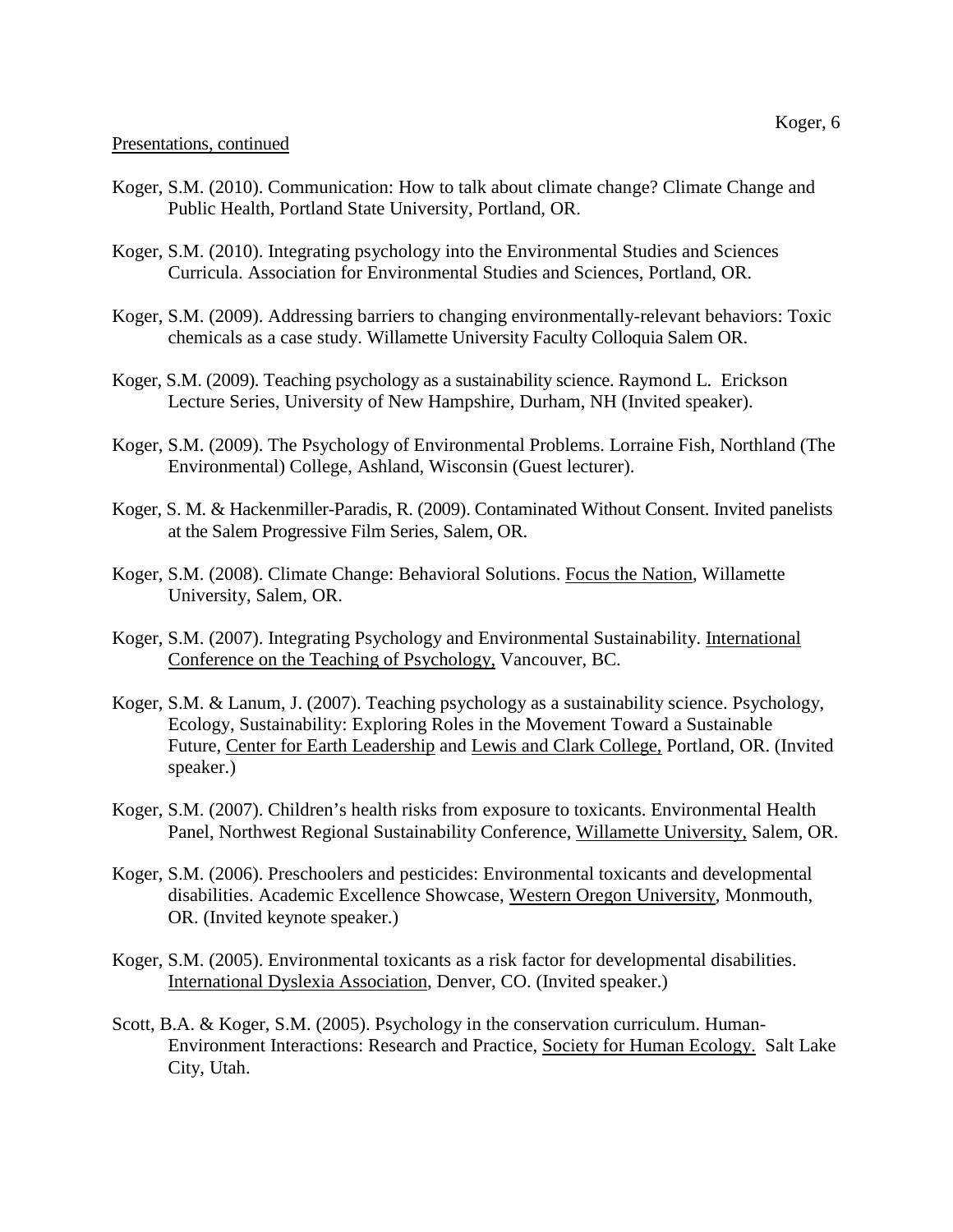## Presentations, continued

- Koger, S.M. (2005). Research on Poisons: Environmental Psychology in Action. Psychology Colloquium Series, Reed College, Portland, OR. (Invited speaker.)
- Koger, S.M. (2005). Ecological psychology at Willamette University. Symposium presentation. Teaching the Psychology of Environmental Problems: Context, Curriculum, and Courses. American Psychological Association, Washington, D.C.
- Koger, S.M. (2005). Health Risks of Pesticides in Children. Not in my backyard: An educational forum sponsored by Salem Citizens for Alternatives to Pesticides. Salem, OR.
- Koger, S.M. (2005). Pesticides and preschoolers: Effects of toxicants on neurological development. Biology Department Colloquium, Willamette University, Salem, OR. (Invited speaker.)
- Koger, S.M. (2005, May). The psychology of sustainability. Institute for Continued Learning, Willamette University School of Education, Salem, OR. (Invited speaker.)
- Koger, S.M. (2005). The role of psychologists in community efforts to reduce pesticide use. Psychologists for Social Responsibility: Beyond Talk: Tools and Training for Advocacy and Social Action, Portland, OR.
- Koger, S.M. (2004). Poisons and people: The perils of pesticides and proactive proposals. Willamette University Faculty Colloquia, Salem, OR.
- Koger, S.M., & Scott, B.A. (2004). The psychology of sustainability. Education For Sustainability. Sustainability & Higher Education Conference, Portland, OR.
- Koger, S.M. (2004). Toxic chemicals & neural development: How toxins affect nervous systems. American Psychological Association, Honolulu, HI. (Invited speaker.)
- Koger, S.M. (2004). Pesticides in our community: Our children's Health. Our Children's Future Begins Today. Conference sponsored by Citizens for Livable Communities and the Chaplain's Office, Willamette University, Salem, OR.
- Koger, S.M. (2003). What on earth are we doing? The psychology of environmental problems. Willamette University Faculty Colloquia, Salem, OR; "Mini-University," Parents and Family Weekend, Willamette University, Salem, OR.
- Koger, S.M. & \*Mellein, S. (2002). Willamette University: Progress toward sustainability. Second Nature: Education for Sustainability. Best Practices in Sustainability, Eugene OR.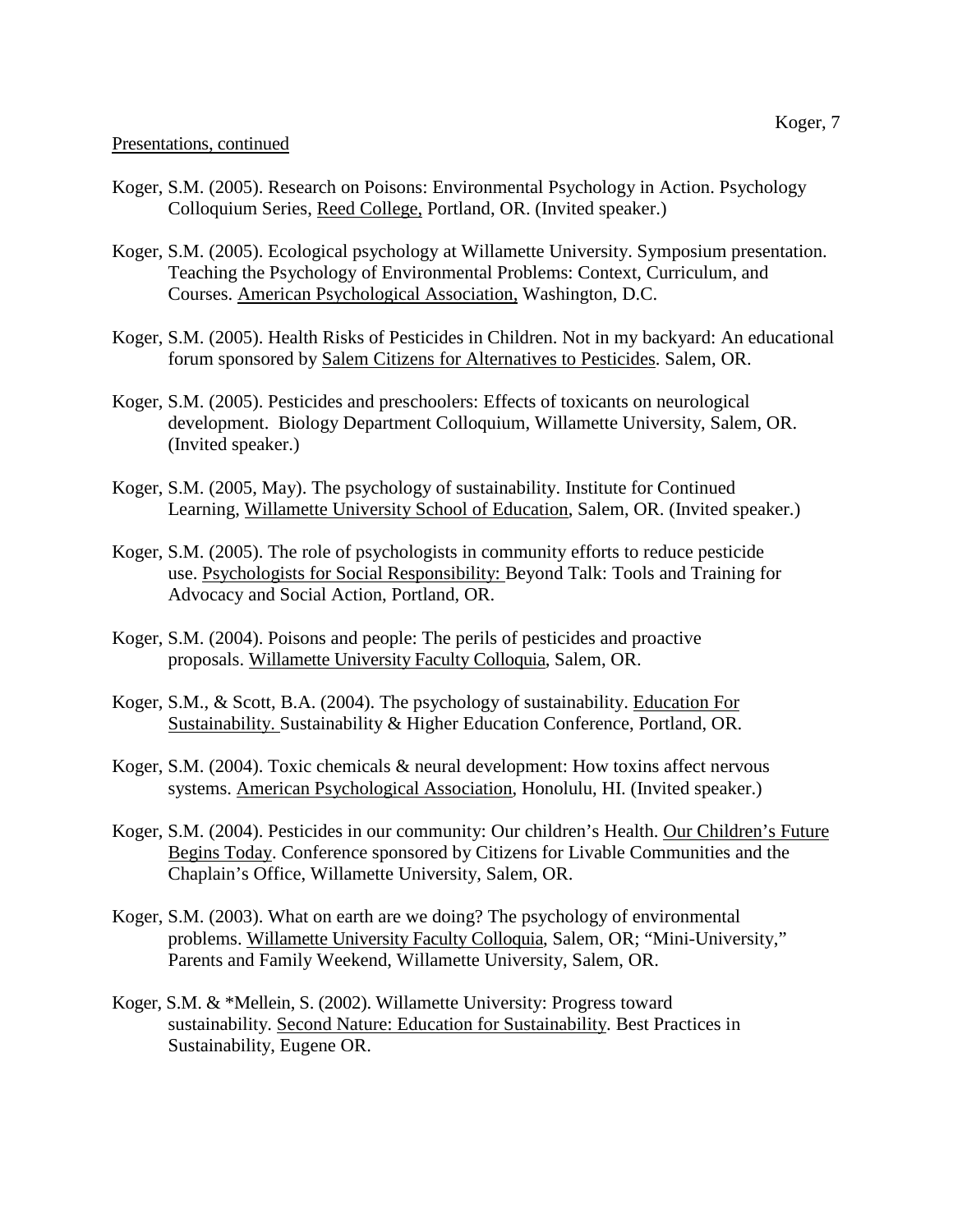#### Presentations, continued

- Koger, S.M., Brotons, M. & \*Davidson, T. (1999). Language functioning improvement in dementia patients following music therapy. Invited talk at Western Oregon University, Monmouth, OR; also presented at the American Psychological Society, Denver, CO; and the Oregon Academy of Sciences, Salem, OR (by Davidson).
- Korb, C., \*Lamb, J., \*Knott, D., & Koger, S.M. (1999). Drums not guns. National Association for Music Therapy, Washington, D.C.
- Brotons, M. & Koger, S.M. (1998). The impact of music therapy on language functioning in dementia. National Association for Music Therapy, Cleveland, OH (by Brotons); Second Tuesday Series, Willamette University, Salem, OR (by Koger).
- Brotons, M., Koger, S.M. & Pickett-Cooper, P. (1997). Music and dementias: A review of literature. National Symposium on Research in Music Behavior, Minneapolis, MN.
- Koger, S.M. (1997). Is Aging Necessarily Accompanied by Cognitive Decline? Willamette University Faculty Colloquia: Work in Progress Series, Salem, OR.
- Koger, S.M. (1997). Using psychological principles to reinforce English skills. Teachers of English to Speakers of Other Languages, Portland, OR.
- Koger, S.M., \*Chapin, K. & Brotons, M. (1997). Is music therapy an effective intervention for dementia? A meta-analytic review of literature. National Association for Music Therapy, Los Angeles, CA. (Presented by Brotons.)
- Koger, S.M. & Kaye, J.A. (1996). Longitudinal Evaluation of Brain Asymmetries in Relation to Development of Preclinical Dementia. Society for Neuroscience, Washington, D.C.
- \*Schwarz, C.D., Koger, S.M. & Kaye, J. (1996). Hippocampal and parahippocampal asymmetries in the development of dementia. Oregon Academy of Sciences, Eugene, OR; Western Psychological Association, San Diego, CA.
- Koger, S.M. (1995). Cognitive deficits in an animal model of mental retardation. Willamette University Faculty Colloquia: Work in Progress Series, Salem, OR.
- Koger, S.M. (1995). Longitudinal Evaluation of Regional Asymmetries in Relation to Development of Preclinical Dementia. Alzheimer's Disease Research Investigators' Work in Progress, Oregon Health Sciences University, Portland, OR.
- Koger, S.M. (1994). Thalamo-cortical contributions to olfactory non-matching to sample and discrimination in the rat. Upper Willamette Valley Cognitive Science, Salem, OR.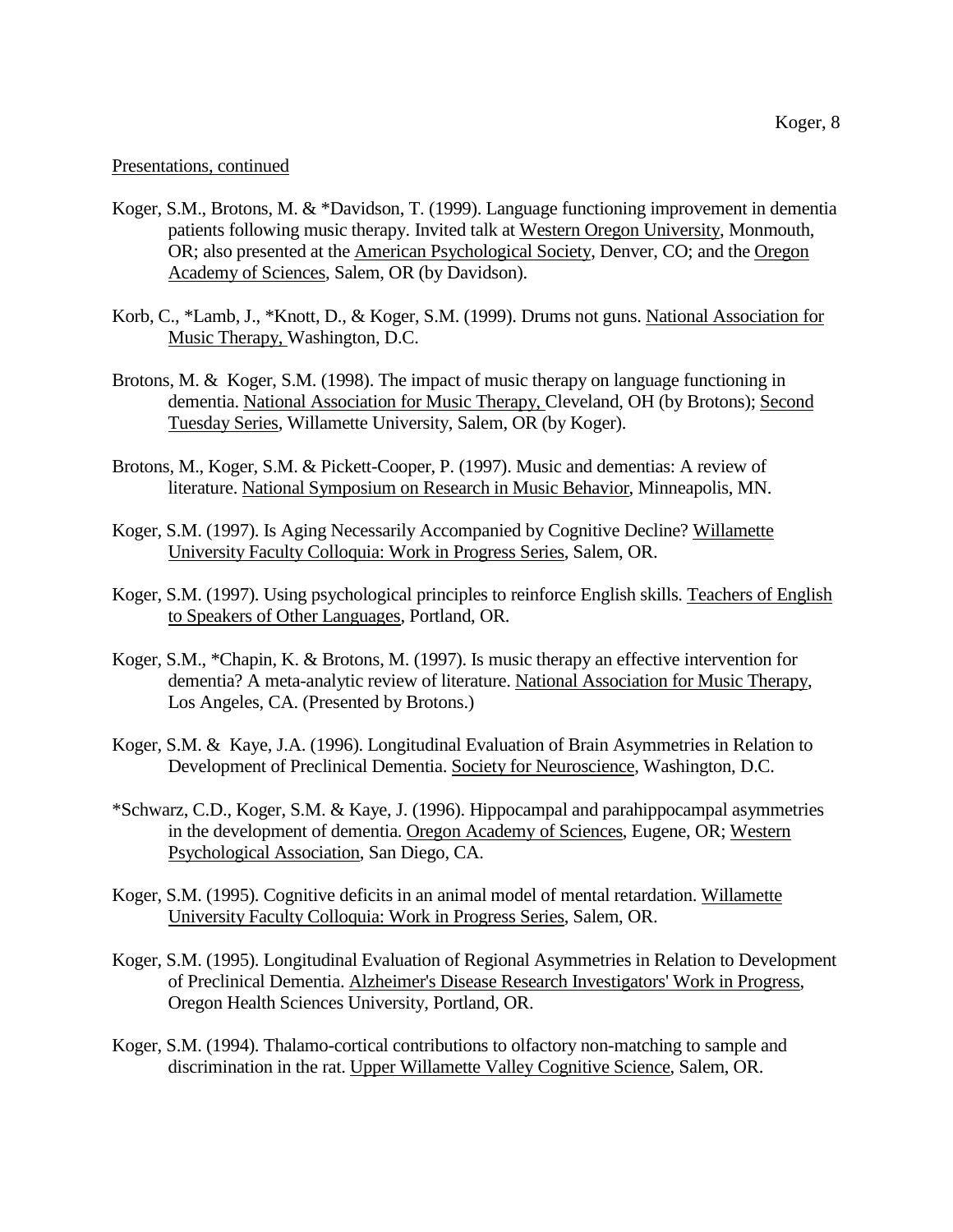#### Presentations, continued

- Koger, S.M., & Mair, R.G. (1993). Thalamo-cortical contributions to olfactory non-matching to sample and discrimination in the rat. Society for Neuroscience, Washington, D.C. (by Koger) and The American Chemical Society, FL (by Mair).
- Koger, S.M., & Mair, R.G. (1992). Intact projections from the mediodorsal nucleus (MDn) of thalamus to frontal cortex in rats following pyrithiamine-induced thiamine deficiency (PTD). Society for Neuroscience, Anaheim, CA.
- Koger, S.M. (1991). Stress management. American Production and Inventory Control Society, Granite State Chapter, Hampton, NH.
- Koger, S.M., Knoth, R.L. & Mair, R.G. (1991). Performance on delayed non-matching to sample is not impaired in rats by aging up to 30 months. Society for Neuroscience, New Orleans, LA.
- Koger, S., \*Fox, G.D., \*Lacourse, D.M. & Mair, R.G. (1990). Depletion of cortical NE in rats by 6-OHDA produces minimal impairment on a pretrained delayed non-matching to sample (DNMTS) task. Society for Neuroscience, St. Louis, MO.
- Koger, S.M. (1989). Delay-dependent performance deficits in rats, and possible improvement by guanfacine. University of New Hampshire Psych. Dept. Colloquium Series, Durham, NH.